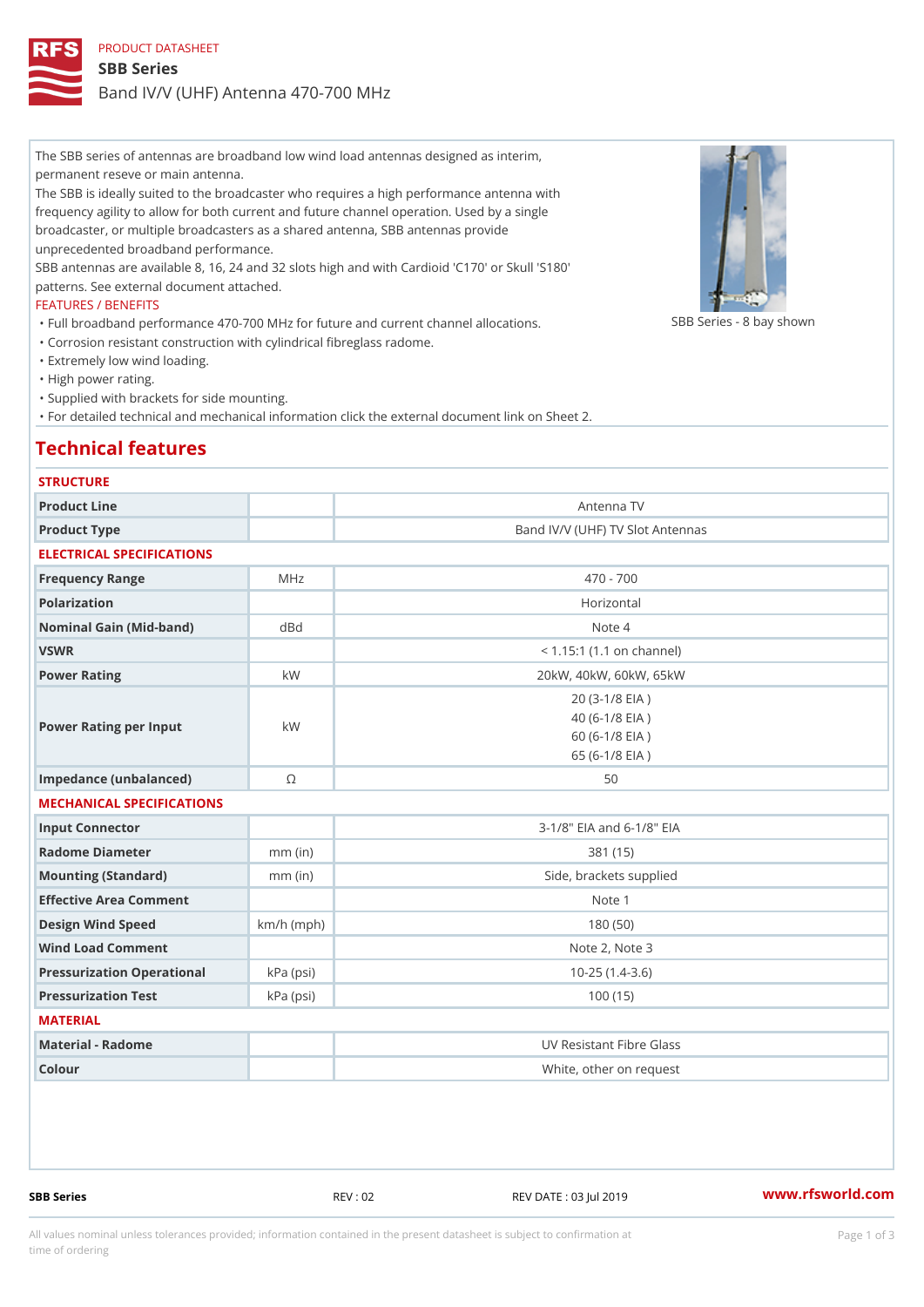# PRODUCT DATASHEET

SBB Series Band IV/V (UHF) Antenna 470-700 MHz

SBB Series REV : 02 REV DATE : 03 Jul 2019 [www.](https://www.rfsworld.com)rfsworld.com

All values nominal unless tolerances provided; information contained in the present datasheet is subject to Pcapgelio an atio time of ordering